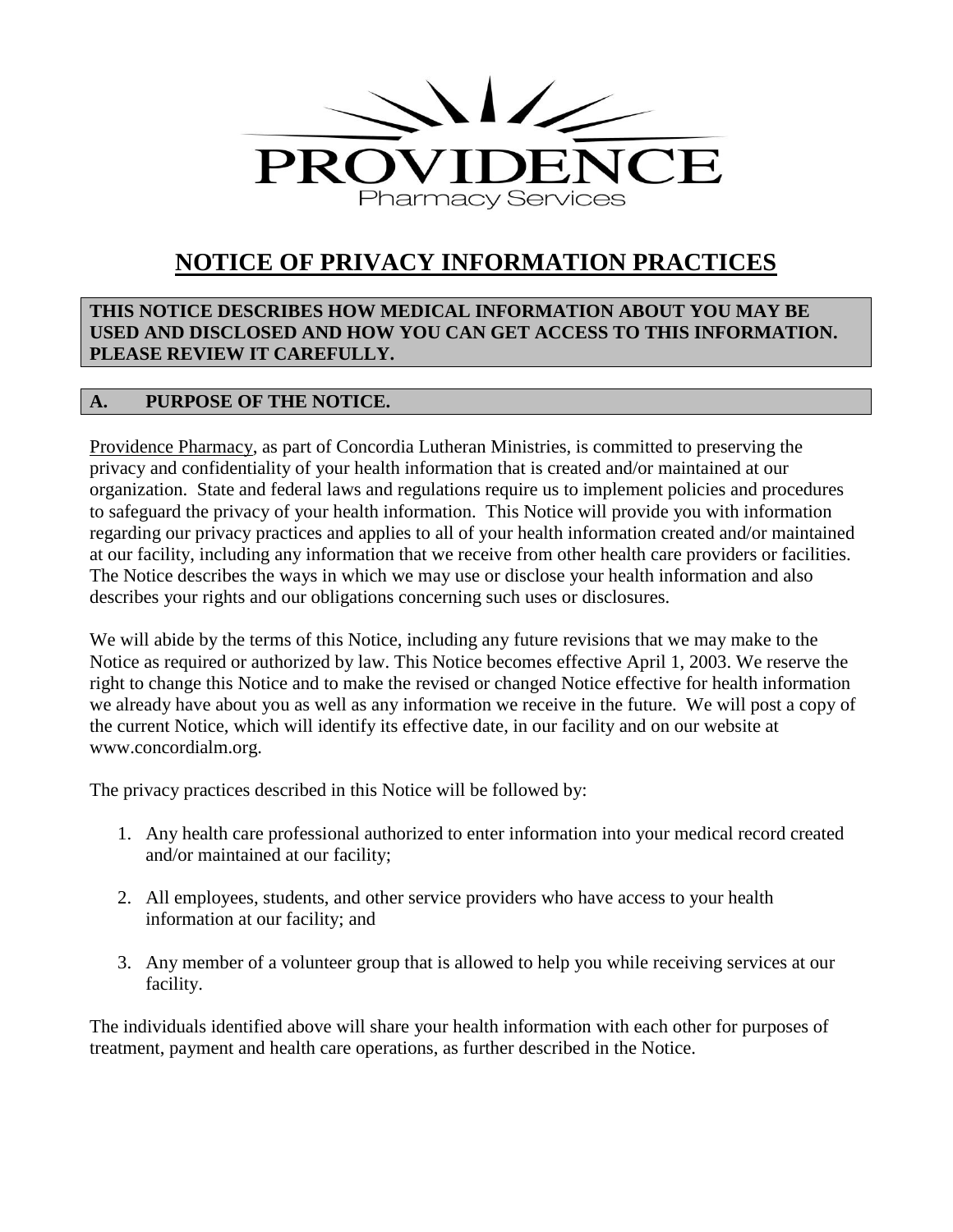## **B. USES AND DISCLOSURES OF HEALTH INFORMATION FOR TREATMENT, PAYMENT AND HEALTH CARE OPERATIONS.**

- **1. Treatment, Payment and Health Care Operations.** The following section describes different ways that we may use and disclose your health information for purposes of treatment, payment, and health care operations. We explain each of these purposes below and include examples of the types of uses or disclosures that may be made for each purpose. We have not listed every type of use or disclosure, but the ways in which we use or disclose your information will fall under one of these purposes.
- **a. Treatment.** We may use your health information to provide you with health care treatment and services. We may disclose your health information to doctors, nurses, nursing assistants, medication aides, technicians, medical and nursing students, rehabilitation therapy specialists, or other personnel who are involved in your health care.

For example, we may order physical therapy services to improve your strength and walking abilities. We will need to talk with the physical therapist so that we can coordinate services and develop a plan of care. We also may need to refer you to another health care provider to receive certain services. We will share information with that health care provider in order to coordinate your care and services. This may include health care providers that are within or affiliated with Providence Pharmacy and Concordia Lutheran Ministries.

**b. Payment.** We may use or disclose your health information so that we may bill and receive payment from you, an insurance company, or another third party for the health care services you receive from us. We also may disclose health information about you to your health plan in order to obtain prior approval for the services we provide to you, or to determine that your health plan will pay for the treatment.

For example, we may need to give health information to your health plan in order to obtain prior approval to refer you to a health care specialist, such as a neurologist or orthopedic surgeon, or to perform a diagnostic test such as a magnetic resonance imaging scan ("MRI") or a CT scan.

**c. Health Care Operations.** We may use or disclose your health information in order to perform the necessary administrative, educational, quality assurance and business functions of our facility.

For example, we may use your health information to evaluate the performance of our staff in caring for you. We also may use your health information to evaluate whether certain treatment or services offered by our facility are effective. We also may disclose your health information to other physicians, nurses, technicians, or health profession students for teaching and learning purposes.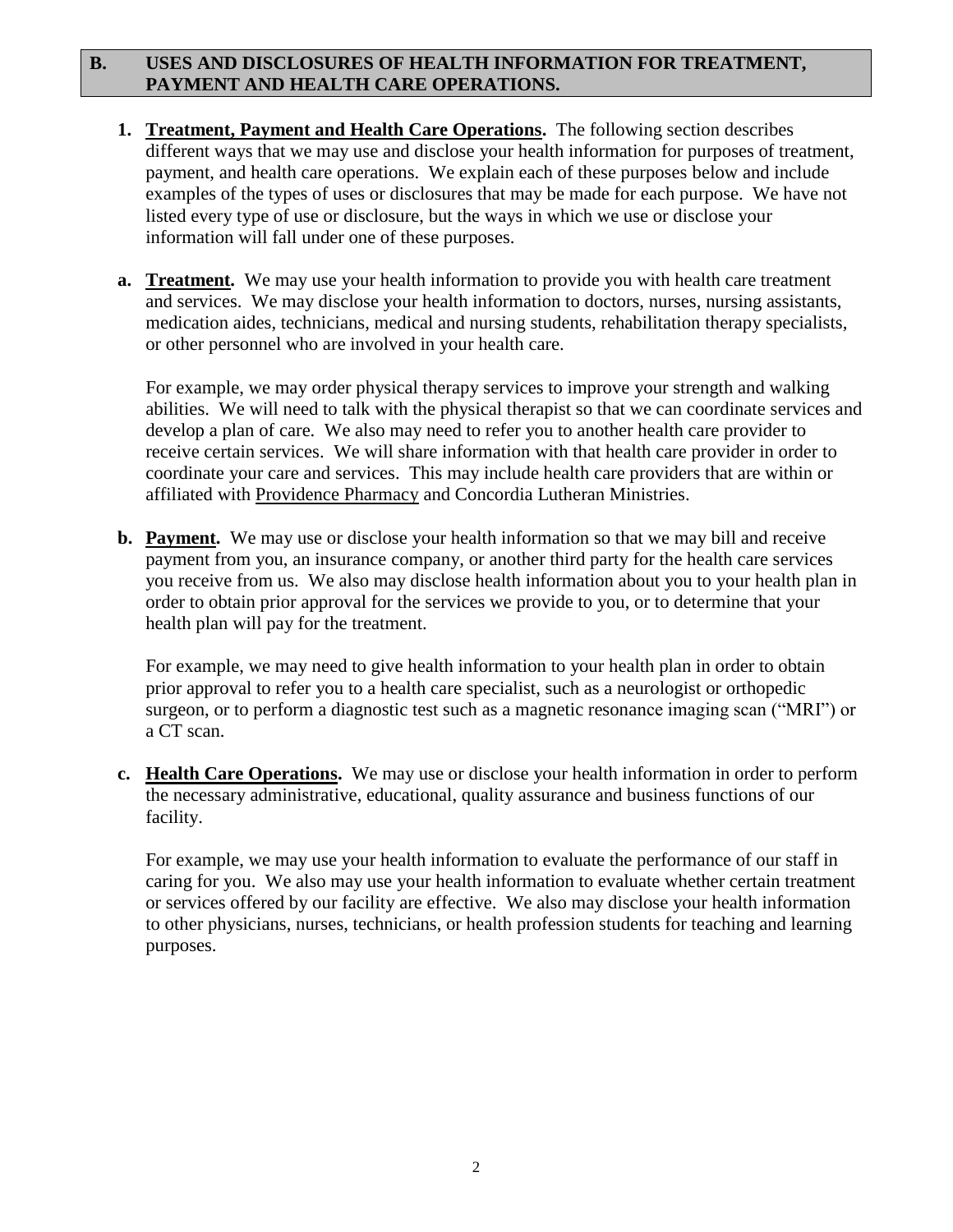## **C. SITUATIONS WHERE YOU HAVE THE RIGHT TO LIMIT/RESTRICT USES AND DISCLOSURES OF YOUR HEALTH INFORMATION.**

We may use or disclose your health information in certain special situations as described below. For these situations, you have the right to limit these uses and disclosures as provided for in Section F of this Notice.

- **1. Treatment Alternatives & Health-Related Products and Services.** We may use or disclose your health information for purposes of discussing with you treatment alternatives or health-related products or services that may be of interest to you. For example, if you are a resident of our facility for purposes of a post-surgical hip replacement, we may talk with you about a gait training program that we offer at our facility to improve your walking and balance.
- **2. Family Members and Friends.** We may disclose your health information to individuals, such as family members and friends, who are involved in your care or who help pay for your care. We may make such disclosures when: (a) we have your verbal agreement to do so; (b) we make such disclosures and you do not object; or (c) we can infer from the circumstances that you would not object to such disclosures. For example, we will share information about you with your spouse, other family member, or friend after giving you an opportunity to agree or object. This may include basic information about your transfer, discharge, or death.

We also may disclose your health information to family members or friends in instances when you are unable to agree or object to such disclosures, provided that we feel it is in your best interests to make such disclosures and the disclosures relate to that family member or friend's involvement in your care. For example, if your medical condition prevents you from either agreeing or objecting to disclosures made to your family or friends, we may share information with the family member or friend that comes to visit you at our facility, but we will share only that information which relates to their involvement in your care.

**3. Fundraising Activities.** We may use or disclose a limited amount of your health information for purposes of contacting you to raise money for our facility and its operations, Concordia magazines and newsletters, invitations to annual events & reunions, and annual appeals. We also may disclose your health information to a foundation related to our facility so that the foundation may contact you to raise money for our facility.

The following types of information may be used to target fundraising communications: 1) demographic information *(EX: you or your responsible party's name, address, phone number, email*); 2) dates of service; 3) department of service; 4) treating physician; 5) outcome information; 6) health insurance status.

**4. Thank You Notes.** We may post "Thank You" notes and "Letters of Appreciation" received by you, your family members, or friends on various organizational bulletin boards. The information may include a general description of your condition.

**5. Public Relations.** We may use, reuse, publish, or republish photographic pictures, portraits, or videos of you for the sole use of Concordia public relations to raise awareness about community life. This includes internal and external publications, the Concordia website, and Concordia social media channels.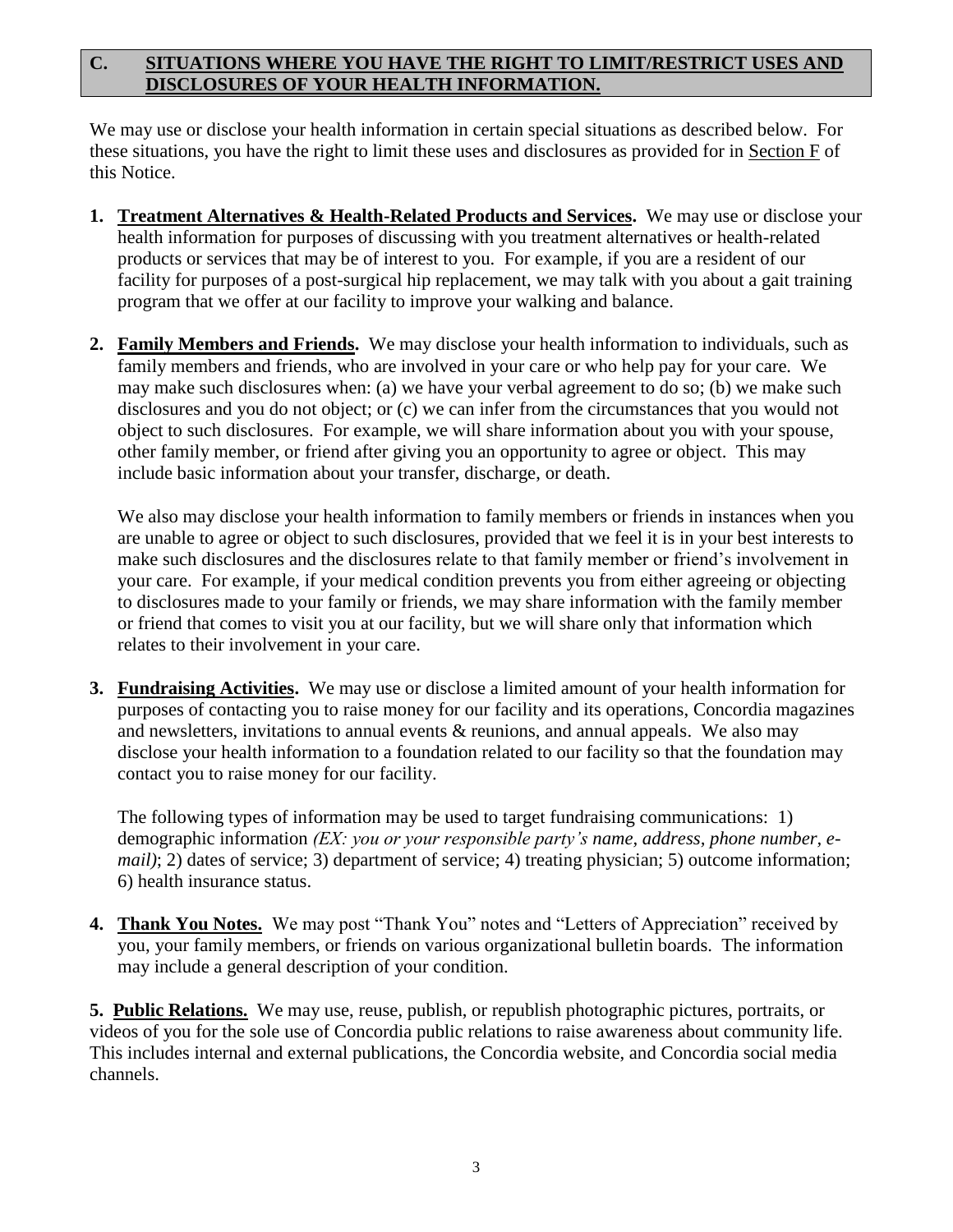#### **D. SITUATIONS WHERE WE MAY BE REQUIRED OR PERMITTED BY LAW TO DISCLOSE YOUR HEALTH INFORMATION WITHOUT YOUR PERMISSION.**

There are certain instances in which we may be required or permitted by law to use or disclose your health information without your permission. These instances are as follows:

- **1. As Required by Law.** We may disclose your health information when required by federal, state, or local law to do so. For example, we are required by the Department of Health and Human Services (HHS) to disclose your health information in order to allow HHS to evaluate whether we are in compliance with the federal privacy regulations.
- **2. Public Health Activities.** We may disclose your health information to public health authorities that are authorized by law to receive and collect health information for the purpose of preventing or controlling disease, injury or disability; to report births, deaths, suspected abuse or neglect, reactions to medications; or to facilitate product recalls.
- **3. Health Oversight Activities.** We may disclose your health information to a health oversight agency that is authorized by law to conduct health oversight activities, including audits, investigations, inspections, or licensure and certification surveys. These activities are necessary for the government to monitor the persons or organizations that provide health care to individuals and to ensure compliance with applicable state and federal laws and regulations.
- **4. Judicial or Administrative Proceedings.** We may disclose your health information to courts or administrative agencies charged with the authority to hear and resolve lawsuits or disputes. We may disclose your health information pursuant to a court order, a subpoena, a discovery request, or other lawful process issued by a judge or other person involved in the dispute, but only if efforts have been made to (i) notify you of the request for disclosure or (ii) obtain an order protecting your health information.
- **5.** Worker's Compensation. We may disclose your health information to worker's compensation programs when your health condition arises out of a work-related illness or injury.
- **6. Law Enforcement Official.** We may disclose your health information in response to a request received from a law enforcement official to report criminal activity or to respond to a subpoena, court order, warrant, summons, or similar process.
- **7. Coroners, Medical Examiners, or Funeral Directors.** We may disclose your health information to a coroner or medical examiner for the purpose of identifying a deceased individual or to determine the cause of death. We also may disclose your health information to a funeral director for the purpose of carrying out his/her necessary activities.
- **8. Organ Procurement Organizations or Tissue Banks.** If you are an organ donor, we may disclose your health information to organizations that handle organ procurement, transplantation, or tissue banking for the purpose of facilitating organ or tissue donation or transplantation.
- **9. Research.** We may use or disclose your health information for research purposes under certain limited circumstances. Because all research projects are subject to a special approval process, we will not use or disclose your health information for research purposes until the particular research project for which your health information may be used or disclosed has been approved through this special approval process. However, we may use or disclose your health information to individuals preparing to conduct the research project in order to assist them in identifying patients with specific health care needs who may qualify to participate in the research project. Any use or disclosure of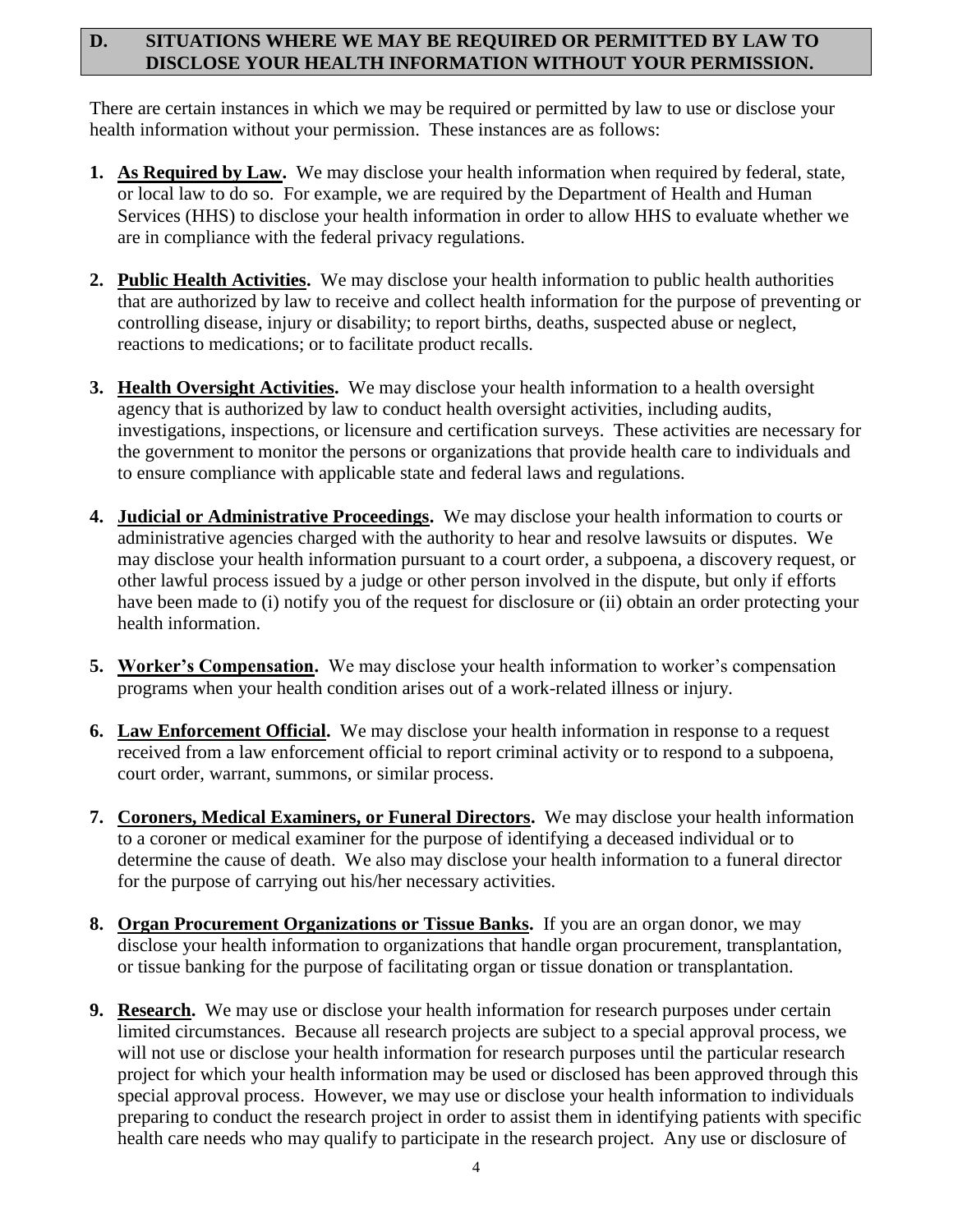your health information that is done for the purpose of identifying qualified participants will be conducted onsite at our facility. In most instances, we will ask for your specific permission to use or disclose your health information if the researcher will have access to your name, address or other identifying information.

- **10. To Avert a Serious Threat to Health or Safety.** We may use or disclose your health information when necessary to prevent a serious threat to the health or safety of you or other individuals.
- **11. Military and Veterans.** If you are a member of the armed forces, we may use or disclose your health information as required by military command authorities.
- **12. National Security and Intelligence Activities.** We may use or disclose your health information to authorized federal officials for purposes of intelligence, counterintelligence, and other national security activities, as authorized by law.
- **13. Inmates.** If you are an inmate of a correctional institution or under the custody of a law enforcement official, we may use or disclose your health information to the correctional institution or to the law enforcement official as may be necessary (i) for the institution to provide you with health care; (ii) to protect the health or safety of you or another person; or (iii) for the safety and security of the correctional institution.

## **E. USES AND DISCLOSURES PURSUANT TO YOUR WRITTEN AUTHORIZATION.**

The following uses and disclosures will be made only with your authorization:

- **1. Uses and Disclosures For Marketing Purposes.**
- **2. Uses and Disclosures That Constitute The Sale of PHI.**
- **3. Most Uses and Disclosures of Psychotherapy Notes.**
- **4. Uses and Disclosures For Specific Paid Advertising.**
- **5. Other Uses and Disclosures Not Described In This Notice.**

You have the right to revoke a written authorization at any time as long as you do so in writing. If you revoke your authorization, we will no longer use or disclose your health information for the purposes identified in the authorization, except to the extent that we have already taken some action in reliance upon your authorization.

## **F. YOUR RIGHTS REGARDING YOUR HEALTH INFORMATION.**

You have the following rights regarding your health information. You may exercise each of these rights, in writing, by providing us with a completed form that you can obtain from the administration office. In some instances, we may charge you for the cost(s) associated with providing you with the requested information. Additional information regarding how to exercise your rights, and the associated costs, can be obtained from the administration office.

- **1. Right to Inspect and Copy.** You have the right to inspect and copy health information that may be used to make decisions about your care. We may deny your request to inspect and copy your health information in certain limited circumstances. If you are denied access to your health information, you may request that the denial be reviewed.
- **2. Right to Amend.** You have the right to request an amendment of your health information that is maintained by or for our facility and is used to make health care decisions about you. We may